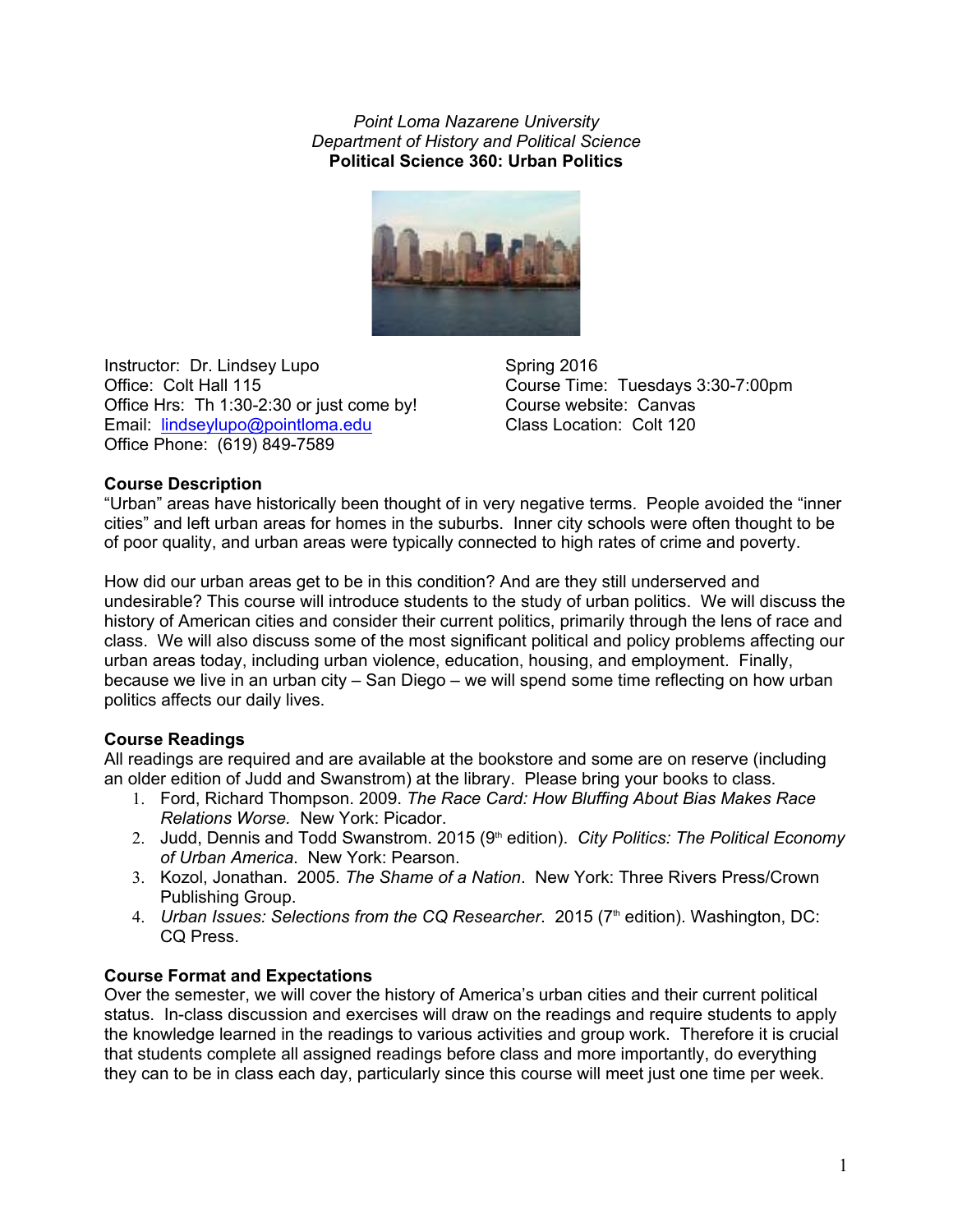Our class sessions will be long but rich and fruitful – come with food, drink, and a healthy level of energy to stay engaged the entire time.

To understand the expectations I have for my students, you must first understand my goals as a teacher. My aim in designing this course is to familiarize you with the inner political and social workings of America's cities. You will hone your critical thinking skills and practice applying theory to practice as we grapple with a number of significant issues facing urban America.

Specifically, the learning outcomes for the class include the following:

- Students will have a keen understanding of the history of America's cities.
- Students will be able to employ the vocabulary used to discuss urban politics.
- Students will critically analyze the racial, socioeconomic, and regional implications of the power dynamics in American cities.
- Students will evaluate urban policies, including education, housing, employment, and violence.
- Students will assess the status of democracy in the United States
- Students will become familiar with our own urban city San Diego as we discuss the pressing issues facing our local political system.

To be sure, these are ambitious goals. But in my experience students are more than able to achieve them. Indeed, with hard work they often exceed them! As such, the basic expectation I have is that you will work hard in this course.

# **Assessment Requirements**:

Midterm Exam – the midterm exam will be in-class and will consist of short answer questions covering the reading, lectures, group work, and discussions up to that point. You will have 5 short answer questions presented to you and you should choose 3 to answer. Insight, strong analysis, clear connections to course content, and a sophisticated writing style will be what I look for.

Assignments 15 – The due dates for each of the five assignments appear in the schedule below. Please note that assignments 4 and 5 can be done *at any point* during the semester. These assignments are meant to get you out of the classroom and into the real world of urban politics. We live in the 8<sup>th</sup> largest city in the United States and the 2<sup>nd</sup> largest city in California (population=1.3 million), and are thus one of the major American urban centers. To not take advantage of our location would simply be silly (the first two assignments are on the city of your choice but the last three are on San Diego in particular). You can only learn so much about urban politics from the classroom; getting out and getting involved in actual urban politics is going to provide you with a sense of relevance that can't be replicated.

Participation – this is a hands-on, student-centered course. Therefore, you will be graded on your participation. Those who are energetic, contributory, and consistent with attendance will receive a "good" participation grade; as your contribution to and involvement with the class goes down, so will your grade. If you aren't sure as to where you stand, just see me and we'll chat. Your contributions to our roundtable discussions will be considered when calculating your participation grade.

Final Paper – for your final paper, you will be writing on the urban city of your choice. You must let me (and the class) know by **March 15** the city you have chosen. You will then choose one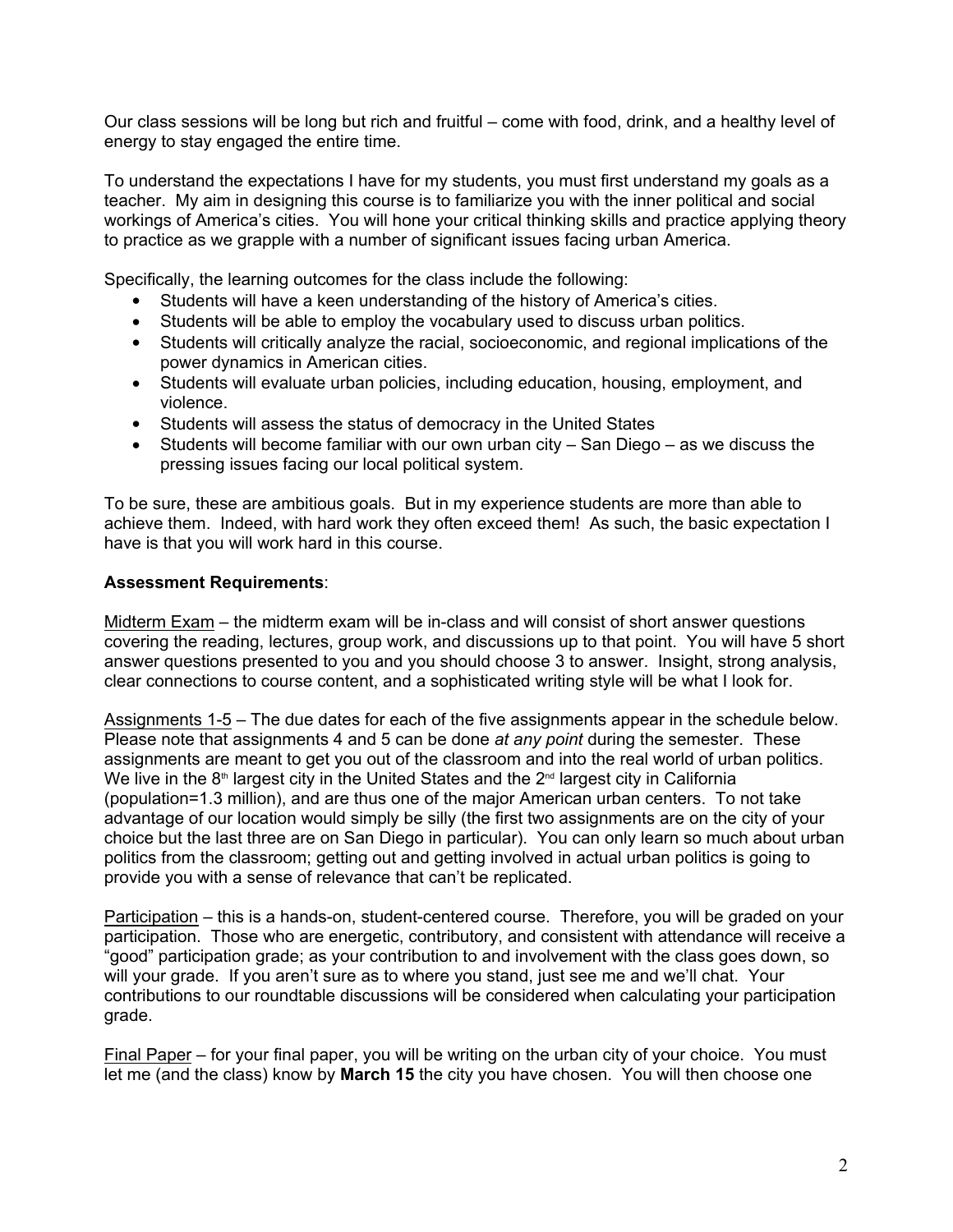particular area of study (i.e. housing) and analyze the ways in which this city addresses this area. The paper is 7-10 pages and the full prompt is on Canvas.

*\*All late assignments/exams (inclass and out of class) will have points deducted unless notification and arrangements are made with the instructor at least 24 hours prior to the*  assignment's due date. The instructor reserves the right to change the structure of any make-up *exam or assignment given. If you have some special circumstance that might affect your ability to meet all the course's expectations – e.g., a brother's wedding, a learning disability, or whatever – come and talk to me immediately. With abundant notice I'll be as accommodating as possible, as long as it does not compromise fairness for all.*

# **Grading:**

| Midterm Exam                                         | 75 Points  |
|------------------------------------------------------|------------|
| Assignment #1 (Race and Economics in New York City)  | 25 Points  |
| Assignment #2 (Your City's Economy)                  | 25 Points  |
| Assignment #3 (Observe Two Elementary Schools)       | 30 Points  |
| Assignment #4 (Ride the Bus or Trolley in San Diego) | 30 Points  |
| Assignment #5 (San Diego City Council Meeting)       | 30 Points  |
| Participation                                        | 30 Points  |
| <b>Final Paper</b>                                   | 100 Points |
| <b>TOTAL</b>                                         | 350 Points |

## **Schedule Full citations appear at the end of the syllabus along with URLs if available:**

|            | Topic                                                                                                                                                                                | Assignments (Reading, Research, etc)                                                                                                                                                                     |  |
|------------|--------------------------------------------------------------------------------------------------------------------------------------------------------------------------------------|----------------------------------------------------------------------------------------------------------------------------------------------------------------------------------------------------------|--|
|            | Development and history of urban<br>areas                                                                                                                                            |                                                                                                                                                                                                          |  |
| January 19 | Welcome! Introduction to the<br>$\bullet$<br>Course<br>Democracy and City Politics<br>$\bullet$<br>Martin Luther King, Jr.<br>$\bullet$                                              | Read: Judd & Swanstrom, chapter 1; Ford,<br>Introduction                                                                                                                                                 |  |
| January 26 | The Urbanization of America<br>$\bullet$<br>U.S. Urban Policy: Case Study I<br>$\bullet$<br>Machine Politics and the<br>$\bullet$<br>Reform of America's Cities                      | Read: Judd & Swanstrom, chapters 2-4; Jost<br>article; Gustafson article                                                                                                                                 |  |
| February 2 | The New Deal and Cities<br>$\bullet$<br>U.S. Urban Policy: Case Study<br>$\bullet$<br>National Policy and the Cities<br>$\bullet$<br>U.S. Urban Policy: Case Study<br>$\bullet$<br>Ш | Read: Judd & Swanstrom, chapters 5-8;<br>DeParle article; Urban Issues, chapters 11 and<br>12                                                                                                            |  |
| February 9 | Race in America's Cities<br>$\bullet$                                                                                                                                                | Read: Greenblatt article; Ford, chapter 1,<br>pages 178-183, 231-285 (future law students<br>should consider reading pgs. 183-231), and<br>chapter 5; McIntosh article<br>Listen: Ta-Nehisi Coates piece |  |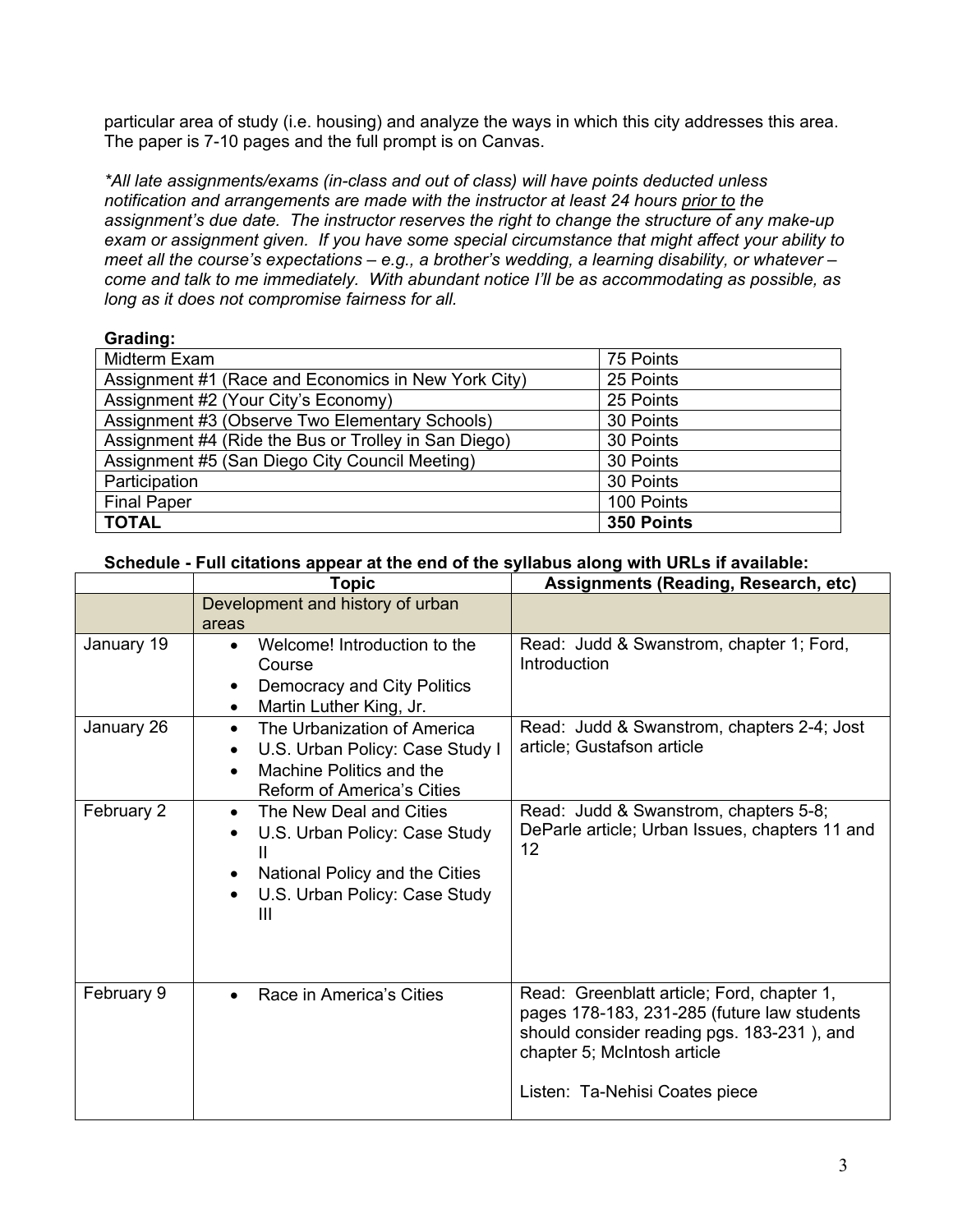| February 16 | Suburbia<br>Growth & Urban Sprawl<br>U.S. Urban Policy: Case Study<br>IV                       | Read: Judd & Swanstrom, chapters 10-11; Hill<br>Maher chapter; Leinberger article; Urban<br>Issues, chapter 3<br><b>DUE: Assignment #1</b>                                                                                  |
|-------------|------------------------------------------------------------------------------------------------|-----------------------------------------------------------------------------------------------------------------------------------------------------------------------------------------------------------------------------|
| February 23 | <b>Reviving Urban America</b><br><b>Midterm Review</b>                                         | Read: Judd & Swanstrom, chapter 13; Urban<br>Issues, chapter 6                                                                                                                                                              |
|             | <b>Urban Issues: Employment</b>                                                                |                                                                                                                                                                                                                             |
| March 1     | Midterm Exam (3:30-5:00)<br>Employment (5:15-7:00)                                             | No reading                                                                                                                                                                                                                  |
| March 8     | No Classes; Spring Break!<br>$\bullet$                                                         | No reading – renew and reflect $\odot$                                                                                                                                                                                      |
| March 15    | Roundtable I: Employment                                                                       | Read: Urban Issues, chapter 9; Review Urban<br>Issues, chapter 11 (assigned earlier); Scheiber<br>article; Porter article; Montgomery article; CBS<br>news article<br>DUE: Your chosen urban city for your final<br>project |
|             |                                                                                                | Mid-semester grades available at<br>mypointloma.edu                                                                                                                                                                         |
|             | <b>Urban Issues: Housing</b>                                                                   |                                                                                                                                                                                                                             |
| March 22    | Housing and Segregation<br>$\bullet$<br>Roundtable II: Housing and<br>$\bullet$<br>Segregation | Read: Massey & Denton, chapter 1; Ford, pgs.<br>285-307; Freeman & Braconi article; Turner,<br>Richardson, & Ross chapter; Kimmelman<br>article                                                                             |
|             |                                                                                                | Listen: Green VOSD Podcast ("Interview with<br>Jennifer LeSar"- start at about 22 minutes into<br>the Podcast)                                                                                                              |
|             | <b>Urban Issues: Education</b>                                                                 |                                                                                                                                                                                                                             |
| March 29    | Education<br>$\bullet$                                                                         | Read: Kozol, introduction and chapters 1-7<br>(optional: chap. 8); Thomas article<br><b>DUE: Assignment #2</b>                                                                                                              |
| April 5     | Education<br>Roundtable III: Education                                                         | Read: Kozol, chapters 9-12, and epilogue and<br>skim the appendix; Thomas & Wingert article;<br>Urban Issues, chapters 1 and 2                                                                                              |
|             |                                                                                                | Listen: NPR Story ("Interview with Diane<br>Ravitch")                                                                                                                                                                       |
|             | <b>Urban Issues: Urban Revolt</b>                                                              |                                                                                                                                                                                                                             |
| April 12    | <b>Urban Revolt</b>                                                                            | Read: Villard article; Boesel, et al chapter;                                                                                                                                                                               |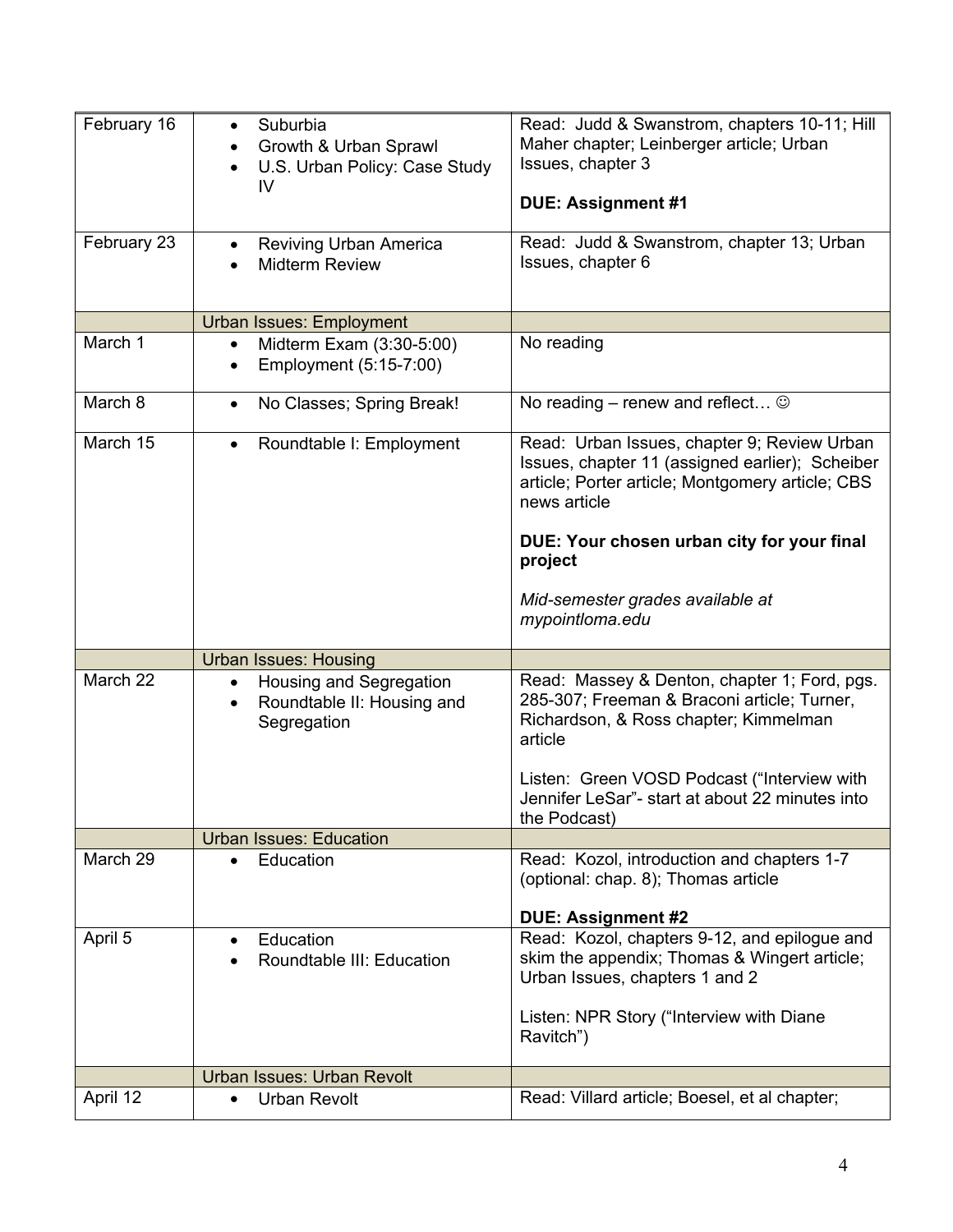| April 19            | Roundtable IV: Urban Revolt<br>$\bullet$              | Fogelson & Hill chapter; Blauner chapter;<br><b>NACCD Kerner Commission Executive</b><br>Summary (aka The "Lindsay Summary")<br>DUE: Assignment #3<br>Read: Morrison & Lowry chapter; Sears                                                                                       |
|---------------------|-------------------------------------------------------|-----------------------------------------------------------------------------------------------------------------------------------------------------------------------------------------------------------------------------------------------------------------------------------|
|                     |                                                       | chapter; Harris chapter; Wilson, et. al chapter;<br>Stolberg & Babcock article; Von Drehle and<br>Altman article<br>Watch: PBS "America After Ferguson" (57<br>minutes)                                                                                                           |
|                     | Urban San Diego                                       |                                                                                                                                                                                                                                                                                   |
| April 26            | Case Study: San Diego<br>$\bullet$                    | Read: Thornton article; Ritter article; Denhardt<br>article; Keatts article<br>Browse: voiceofsandiego.org for a story on<br>San Diego (something related to this course)<br>and come ready to discuss it<br>Listen: 2016 State of the City Address<br>DUE: Assignments #4 and #5 |
| Wednesday,<br>May 4 | Final Paper - hard copy due in my<br>office at 1:00pm | Please submit a hard copy of your final paper<br>to me in my office (Colt 115). Please also<br>submit a copy on turnitin.com (via Canvas).                                                                                                                                        |

## **Full Citations**

Blauner, Robert. 1969. "Whitewash over Watts." In *The Los Angeles Riots of 1965*, edited by Robert M. Fogelson. New York: Arno Press.

Boesel, David, et al. 1970. "White Institutions and Black Rage." In *Ghetto Revolts*, edited by Peter Rossi. U.S.: TransAction, Inc.

CBS News. 2011. "Poverty in America: Faces behind the Figures." CBS News, September 19. Available at http://www.cbsnews.com/2100-201\_162-20108085.html?pageNum=4&tag=contentMain;contentBody.

Cleeland, Nancy. 1999. "Lives Get a Little Better on a Living Wage." In *Inside Urban Politics*, edited by Dick Simpson. New York: Pearson.

Coates, Ta-Nehisi. 2015. "Ta-Nehisi Coates Reads from *Between the World and Me.*" The Atlantic, July 4. Available at http://www.theatlantic.com/video/index/397715/Between-the-Worldand-Me-Teaser/.

Denhardt, Daniel. 2009. "Richard Florida: The Discovery of the Creative Class." In SOMA Magazine, October, pg. 42.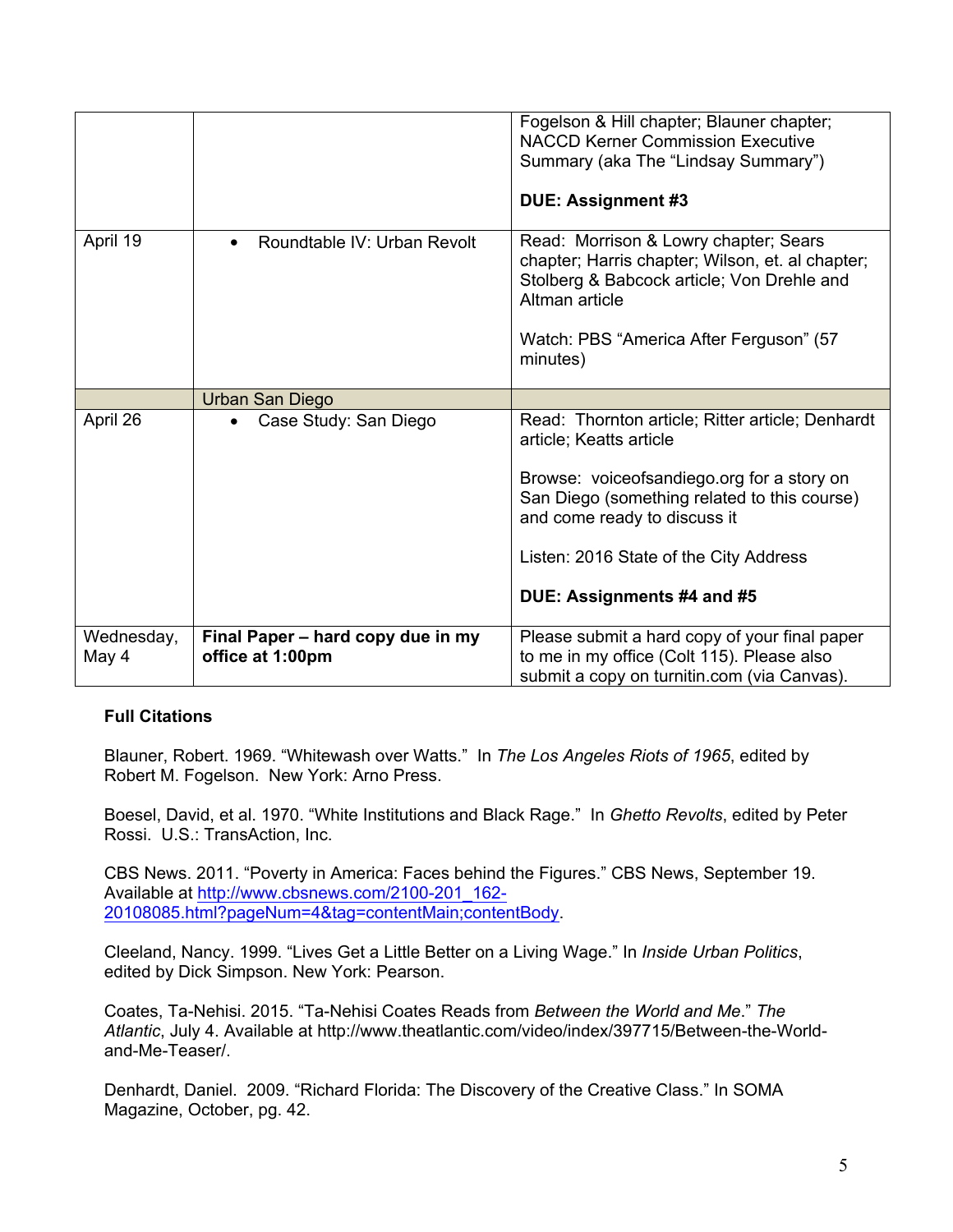DeParle, Jason. 2012. "Harder for Americans to Rise from Lower Rungs." *New York Times*, January 4.

Fogelson, Robert and Robert B. Hill. 1969. "Who Riots: A Study of Participation in the 1967 Riots." In *Racial Violence in the United States*, edited by Allen D. Grimshaw. Chicago: Aldine Publishing.

Freeman, Lance and Frank Braconi. 2004. "Gentrification and Displacement." *Journal of American Planning Association Winter (70) 1: 39-52.* 

Green, Catherine. 2014. "Affordable Housing is Where the Heart is." Interview with Jennifer LeSar on VOSD Podcast, March 22. Available at http://www.voiceofsandiego.org/affordablehousing-fee-2/affordable-housing-is-where-the-heart-is/.

Greenblatt, Alan. 2006 (3rd edition). "Race in America." In *Urban Issues: Selections from the CQ Researcher*. Washington, D.C.: CQ Press.

Gustafson, Craig. 2010. "Should San Diego Keep StrongMayor System?" *San Diego Union Tribune*, January 31.

Harris, Fred R. 1998. "The Kerner Report Thirty Years Later." In *Locked in the Poorhouse: Cities, Race, and Poverty in the United States*, edited by Fred R. Harris and Lynn A. Curtis. Rowman & Littlefield.

Hill Maher, Kristen. 2006 (4<sup>th</sup> edition). "The Landscape of Suburban Fear: A Tale of Two Cities." In *American Urban Politics: The Reader*, edited by Dennis R. Judd and Paul Kantor. New York: Pearson Longman.

Jost, Kenneth. 2013 (6<sup>th</sup> edition). "Immigration Conflict." In *Urban Issues: Selections from the CQ Researcher*. Washington, D.C.: Sage.

Kimmelman, Michael. 2015. "David Simon and Cory Booker on 'Show Me a Hero' and the Future of Cities. *New York Times,* August 12.

Leinberger, Christopher B. 2008. "The Next Slum?" *The Atlantic*.

McIntosh, Peggy. "White Privilege and Male Privilege: Unpacking the Invisible Knapsack." Available at http://ted.coe.wayne.edu/ele3600/mcintosh.html.

Massey, Douglas S. and Nancy A. Denton. 1993. *American Apartheid: Segregation and the Making of the Underclass*. Cambridge, MA: Harvard University Press.

Morrison, Peter A. and Ira S. Lowry. 1994. "A Riot of Color: The Demographic Setting." In *The Los Angeles Riots*, edited by Mark Baldassare. Boulder, CO: Westview Press.

National Advisory Commission on Civil Disorders (NACCD) (aka The Kerner Commission). "Summary." In the *Report of the National Advisory Commission on Civil Disorders*. Available at http://historymatters.gmu.edu/d/6545/.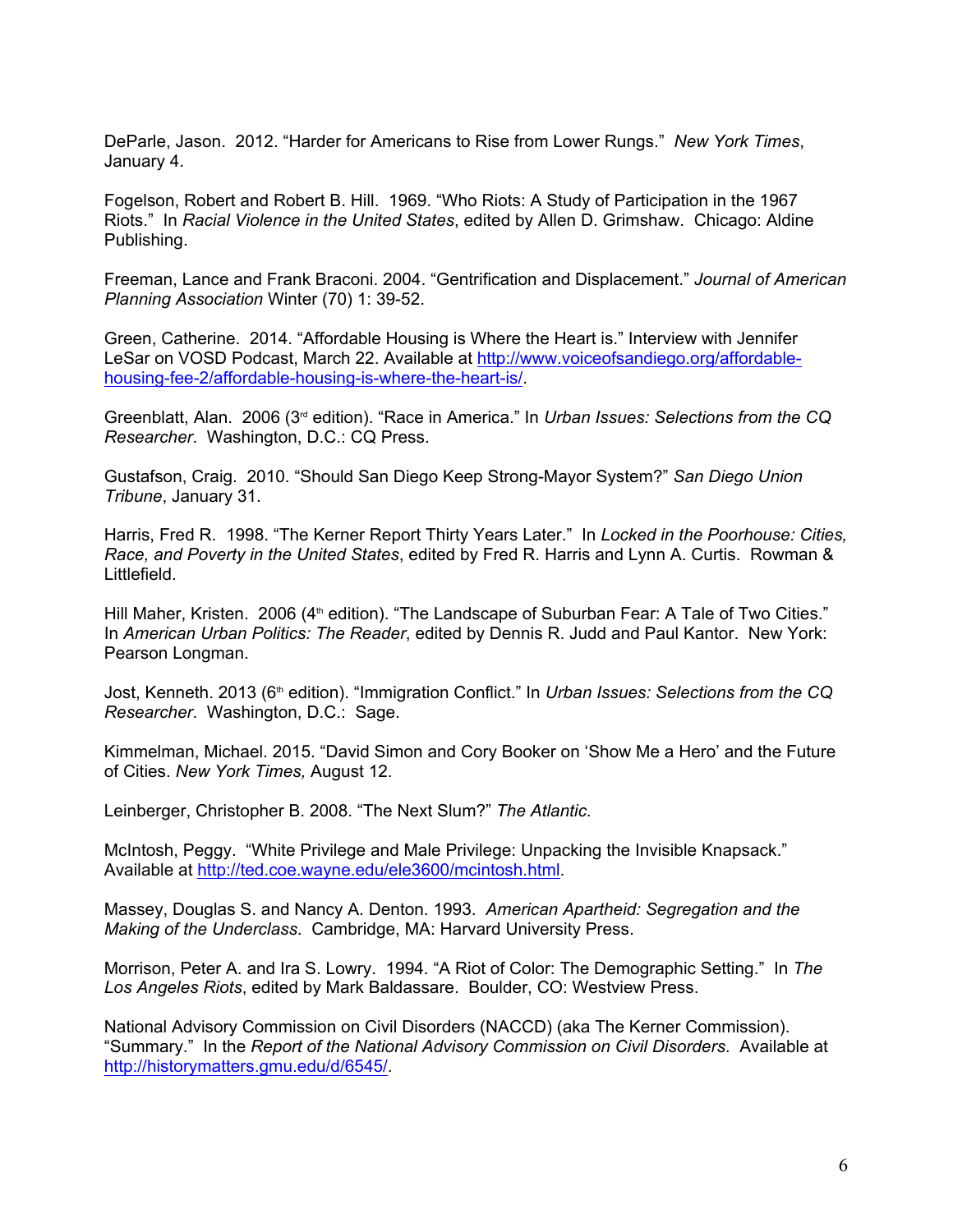NPR.org. 2013. "Diane Ravitch Rebukes Education Activists' 'Reign of Error'." National Public Radio, September 27. Available at http://www.npr.org/2013/09/27/225748846/diane-ravitchrebukes-education-activists-reign-of-error.

PBS's Washington Week with Gwen Ifill. 2014. "America After Ferguson." September 26. Available at http://www.pbs.org/weta/washingtonweek/web-video/america-after-ferguson.

Ritter, John. 2004. "San Diego now 'Enron' by the Sea," *USA Today*, October 24.

Sears, David O. 1994. "Urban Rioting in Los Angeles: A Comparison of 1965 and 1992. In *The Los Angeles Riots*, edited by Mark Baldassare. Boulder, CO: Westview Press.

Scheiber, Noam. 2015. "Raising Floor for Minimum Wage Pushes Economy into the Unknown." *New York Times,* July 26.

Stolberg, Sheryl Gay and Stephen Babcock. 2015. "Scenes of Chaos in Baltimore as Thousands Protest Freddie Gray's Death." *New York Times*, April 25.

Thomas, Evan. 2010. "Schoolyard Brawl." *Newsweek*, March 5.

Thomas, Evan and Pat Wingert. 2010. "Why We Must Fire Bad Teachers." *Newsweek*, March 6.

Thornton, Kelly. 2008. "Feds Indict 5 in Pension Case," *San Diego Union Tribune*, January 7.

Turner, Margery Austin, Todd M. Richardson, and Stephen Ross. 2007. "Housing Discrimination in Metropolitan America." In *Fragile Rights Within Cities: Government, Housing, and Fairness*, edited by John Goering. Lanham, MD: Rowman & Littlefield.

Villard, Oswald Garrison. 1936. "Slumbering Fires in Harlem." *The Nation* 142 (3681), January 22. Available at http://newdeal.feri.org/nation/na3699.htm.

Von Drehle and Alex Altman. 2014. "The Tragedy of Ferguson." *Time Magazine*, September 1.

Wilson, William Julius, James M. Quane, and Bruce H. Rankin. 1998. "The New Urban Poverty." In *Locked in the Poorhouse: Cities, Race, and Poverty in the United States*, edited by Fred R. Harris and Lynn A. Curtis. Rowman & Littlefield.

**Course Website and Email:** Please check your PLNU email regularly for class announcements. You should also check Canvas announcements, links, and assignments.

## **Academic Honesty:**

Cheating and plagiarism absolutely violate the ideals and mission of the university, and are grounds for immediately failing the course and disciplinary action by the dean.

#### **Academic Accommodation:**

While all students are expected to meet the minimum standards for completion of this course as established by the instructor, students with disabilities may require academic accommodations. At Point Loma Nazarene University, these students are requested to file documentation during the first two weeks of the semester with the Academic Support Center (ASC), located in the Bond Academic Center. This policy assists the University in its commitment to full compliance with